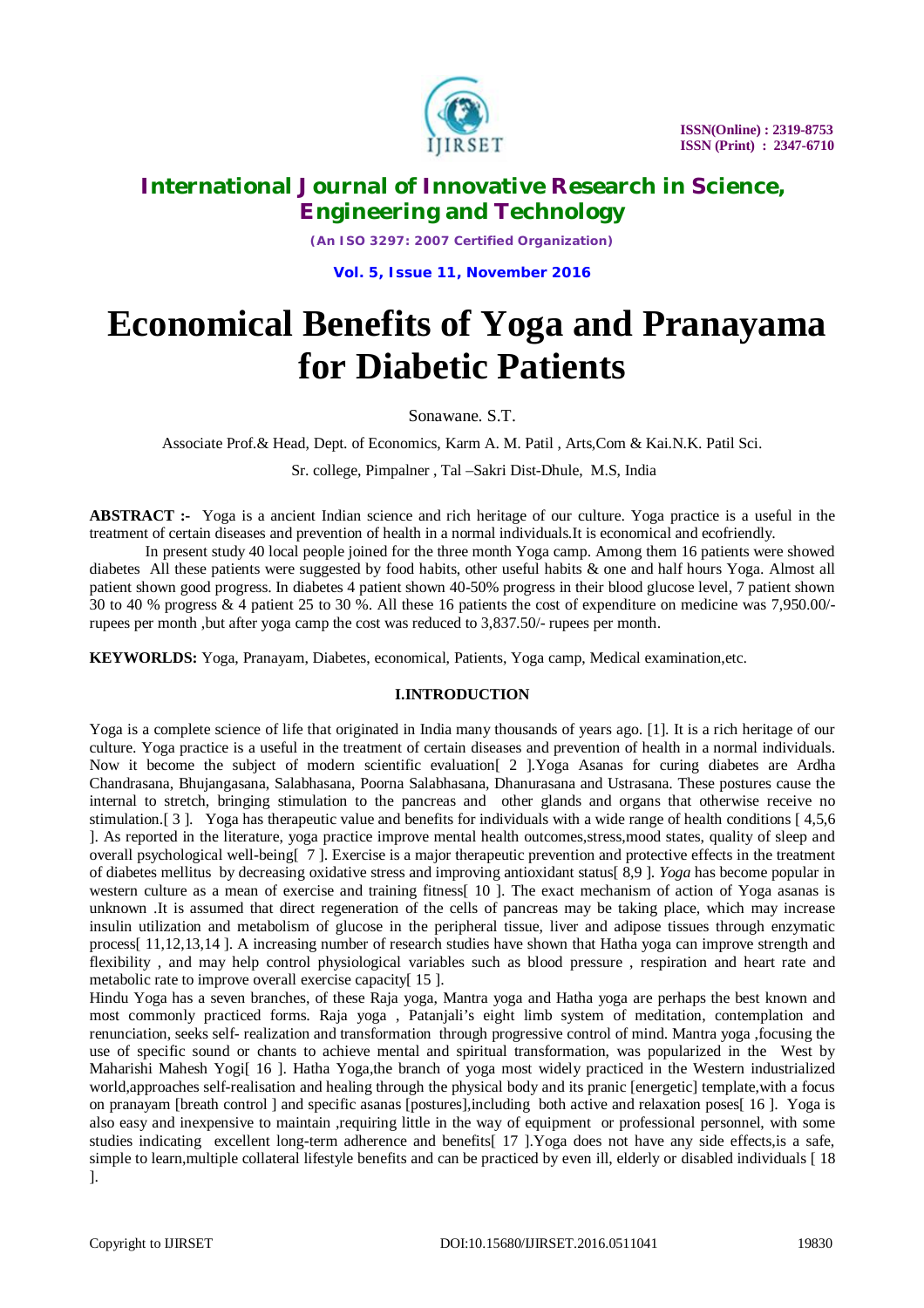

*(An ISO 3297: 2007 Certified Organization)*

#### **Vol. 5, Issue 11, November 2016**

India has more diabetics than any other country in the world, according to the International diabetes Foundation and recent estimates, approximately 51 million people was diabetes in 2010 and by 2030,87 million people is expected to have diabetes in India [19]. So WHO has declared India as the-Diabetic Capital of the World [20]. Diabetes mellitus is rapidly increasing worldwide and has become of major public health concern and according to the American Heart Association-Diabetes mellitus killed 73,138 people in the United States in 2004.Final mortality was 48.2% of total death from diabetes in male and 51.8% of total deaths from diabetes in female.[ 21 ]. Diabetes is a disease in which blood glucose level is increases than the normal level. Glucose is an essential nutrient that provide energy for the proper functioning of the body cells. After meals, food is digested and assimilated by the intestinal cells into the blood stream, and is carried by blood to all the cells in the body. However, glucose cannot enter the cells alone. It needs assistance from insulin in order to penetrate the cell walls. Insulin, therefore, acts as a regulator of glucose metabolism in the body [ 22,23 ]. Sedentary life style, mental stress and an improper diet are considered to be major components of an unhealthy lifestyle that contributes significantly to the pathogenesis of diabetes mellitus and several other disorders.[ 24 ]. Per 1 kilogram of body weight,the risk of diabetes increases by almost 5%. It is estimated that, prevention of obesity in adults approximately prevents half of the cases of diabetes mellitus. It is prove that, over weight and obesity are the main cause of development and progression of the diabetes in 60 to 70% of people. With the increase in body fat, especially fat around the abdomen, muscle cells and other tissues of the body become resistant to insulin and inhibit glucose entry into muscle cells, hence, glucose accumulates in the blood and blood sugar rises[ 25 ].

Various types of physical activity, along with a proper diet have been proposed to prevent diabetes mellitus, and in between, yoga can reduce risk factor in people with diabetes by optimal effects on body composition, glucose levels, and blood pressure and lipids[ 26 ] . With the proliferation of yoga based studies in recent years, few have examined the long-term benefits of yoga practice on diabetes mellitus. The aim of present study were therefore to investigate the effect of 90 days [three months] of Raja Yoga as well as yogic jogging [physical training] exercise investigations on BSL in diabetic patients.

#### **II.MATERIAL & METHODS**

For present study 40 local peoples joined to the three month Yoga comp. Among them 16 patients were showed high blood glucose level or diabetic patients. They were suggested by following two suggestions before practicing of Yoga.

**Food habits :** i) The lunch & dinner timing should be fixed ii) the time difference 2 meals should be 4 hrs.

iii) Low fat meal, with fiber rich vegetables & fruits should be taken.

iv) Reduce fats, excess calories, sweets, milk, butter, cheese, etc. in meals.

**Other useful habits :** i) Do not sleep more than 6 to 7 hrs. ii) Try to stop addiction such as smoking, drinking, alcohol or any other drugs iii) Taking help from dietician, one should fix the daily diet schedule

iv) If possible take massage & steam bath regularly.

**Diabetes :** The yogic practices training programme was given to 40 subjects [16 diabetic patients] for 90 days of one session in the morning between 5.30 a. m. to 7.00 a.m.for six days in week. Prior to every training session, subjects underwent 5 to 10 minutes warm-up exercises [yogic jogging].

. Training volume and intensity were increased progressively in fourth and nineth weeks.The details of yogic intervention were presented in the Table 1.

 Before the start of experimental treatment, all 16 diabetic subjects underwent baseline testing for assessment of their blood sugar[fasting plasma glucose,post-prandial blood sugar].Final testing, which repeat of the base line tests,was conducted at the end of 90 days yogic intervention. Blood analyses were performed at SHREERAM computerized clinical laboratory. Medicines or drugs taken before camp medicines continued after camps & their cost is tabulated in the (Table No.3).

The percentage change of diabetes is calculated by following formula

 $%$  change  $=$ B.S.L. before yoga intervention - B.S.L.after yoga intervention x 100

B.S.L. before yoga intervention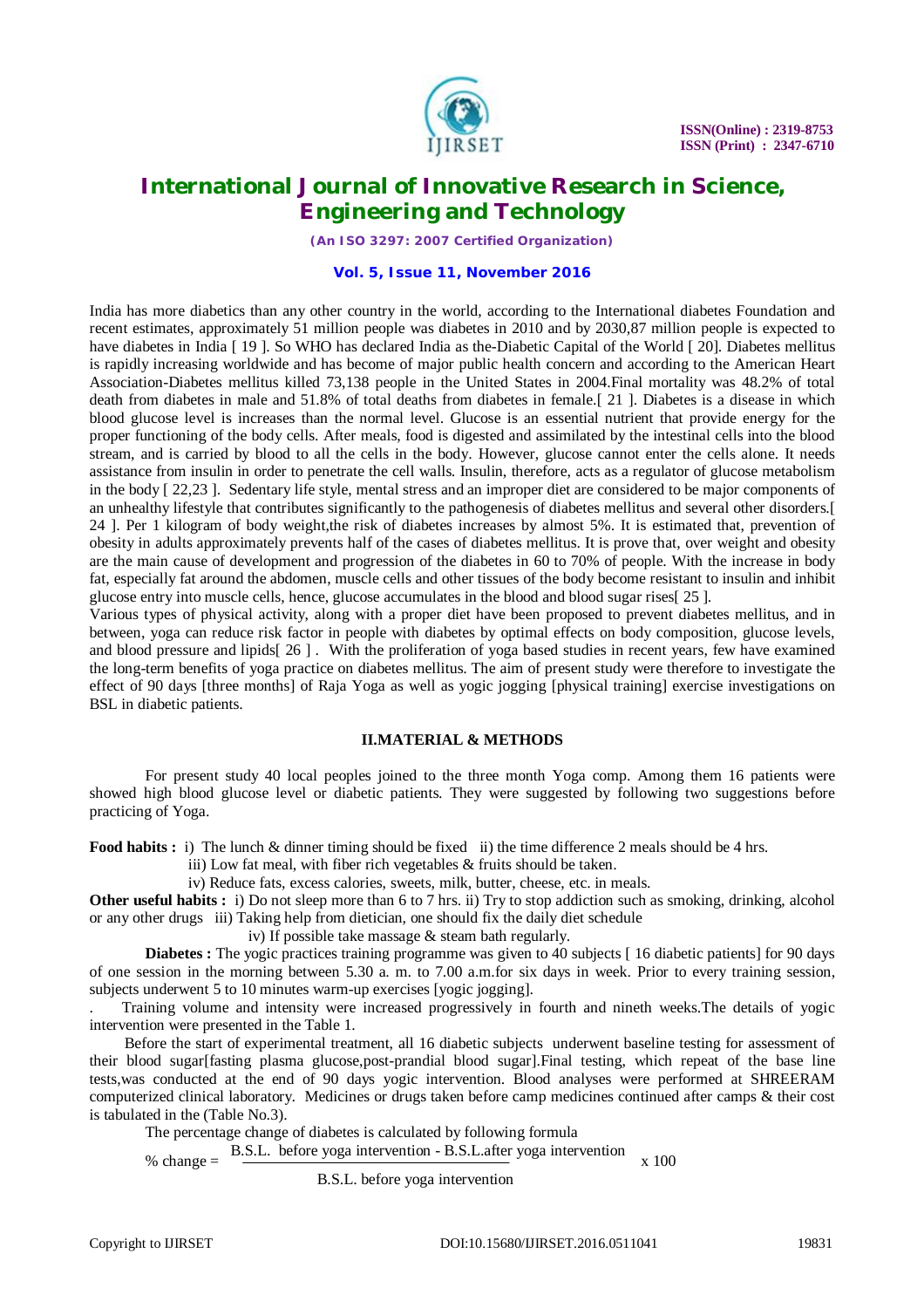

*(An ISO 3297: 2007 Certified Organization)*

#### **Vol. 5, Issue 11, November 2016**

### **TABLE 1- Yoga scheduled for diabetes (for 90 days daily 1 ½ hrs.) TABLE 1- Yoga scheduled for diabetes (for 90 days daily 1 ½ hrs.)**

| $\overline{\phantom{a}}$ | Pranayams      | Micro exercises & Asnas                                                                           | Time            | No. of ways       |
|--------------------------|----------------|---------------------------------------------------------------------------------------------------|-----------------|-------------------|
| $\mathbf{1}$             | Bhastrika      |                                                                                                   | $2$ to $5$ min. |                   |
|                          |                | Straight the legs, then movement of toes, heels $\&$ ankles clockwise $\&$<br>anticlockwise.      |                 | 10 times          |
|                          |                | Butterfly                                                                                         |                 | 10 times          |
| $\overline{c}$           | Kapalbhati     |                                                                                                   | $2$ to $5$ min. |                   |
|                          |                | Straight the hands, close the palm, rotate the clockwise & anticlockwise.                         |                 | 10 times          |
|                          |                | Mandukasana                                                                                       | 6 to 8 sec.     | 2 times           |
|                          |                | Ardhachandrasana                                                                                  | $4$ to 6 sec.   | 2 times           |
|                          | Kapalbhati     |                                                                                                   | $2$ to $5$ min. |                   |
|                          |                | By putting hands on shoulders $&$ rotate so as to make zero, clockwise $&$<br>anticlockwise       |                 | 10 times          |
|                          |                | Yog mudrasana                                                                                     | $4$ to 6 sec.   | 2 times           |
|                          |                | Ushtrasana                                                                                        | 4 to 6 sec.     | 2 times           |
|                          | Kapalbhati     |                                                                                                   | $2$ to $5$ min. |                   |
|                          |                | Hand to hand holding, inhale forcefully & take hand back to the head<br>left & right alternately. |                 | 2 times           |
|                          |                | Vajrasana                                                                                         | 10 sec.         | 1 time            |
|                          | Kapalbhati     |                                                                                                   | $2$ to 5 min.   |                   |
|                          |                | Spread the legs making angle & touch the right hand to the toes of left<br>hand & vice - versa    |                 | 10 times          |
|                          |                | Vakrasana                                                                                         | 4 to 6 sec.     | 2 times           |
|                          |                | Ardhamatsyendrasana                                                                               | 4 to 6 sec.     | 2 times           |
| 3                        | Bahya          |                                                                                                   |                 | 2-5 times         |
|                          |                | Pavanmuktasana                                                                                    | $4$ to 6 sec.   | 2 times           |
|                          |                | Matsyyasana                                                                                       | 6 to 8 sec.     | 2 times           |
| $\overline{4}$           | Anulom - vilom |                                                                                                   | $2$ to 5 min.   |                   |
|                          |                | Halasana                                                                                          | 4 to 6 sec.     | 2 times           |
|                          |                | Survangasana                                                                                      | $10 - 15$ sec.  | 2 times           |
|                          | Anulom - vilom |                                                                                                   | $2$ to $5$ min. |                   |
|                          |                | Bhujangasana                                                                                      | $4$ to $8$ sec. | $2 \;{\rm times}$ |
|                          | Anulom - vilom |                                                                                                   | $2$ to 5 min.   |                   |
|                          |                | Merkatasana                                                                                       | 4 to 8 sec.     | 2 times           |
| 5                        | Brahmari       |                                                                                                   | $2$ min.        |                   |
| 6                        | Udgeet         |                                                                                                   | $2$ min.        |                   |
| $\overline{7}$           | Ujjayi         |                                                                                                   |                 | 3-5 times         |
|                          |                | Hashayyasana                                                                                      | $1$ min.        |                   |
|                          |                | Shawasana                                                                                         | $5$ min. $\,$   |                   |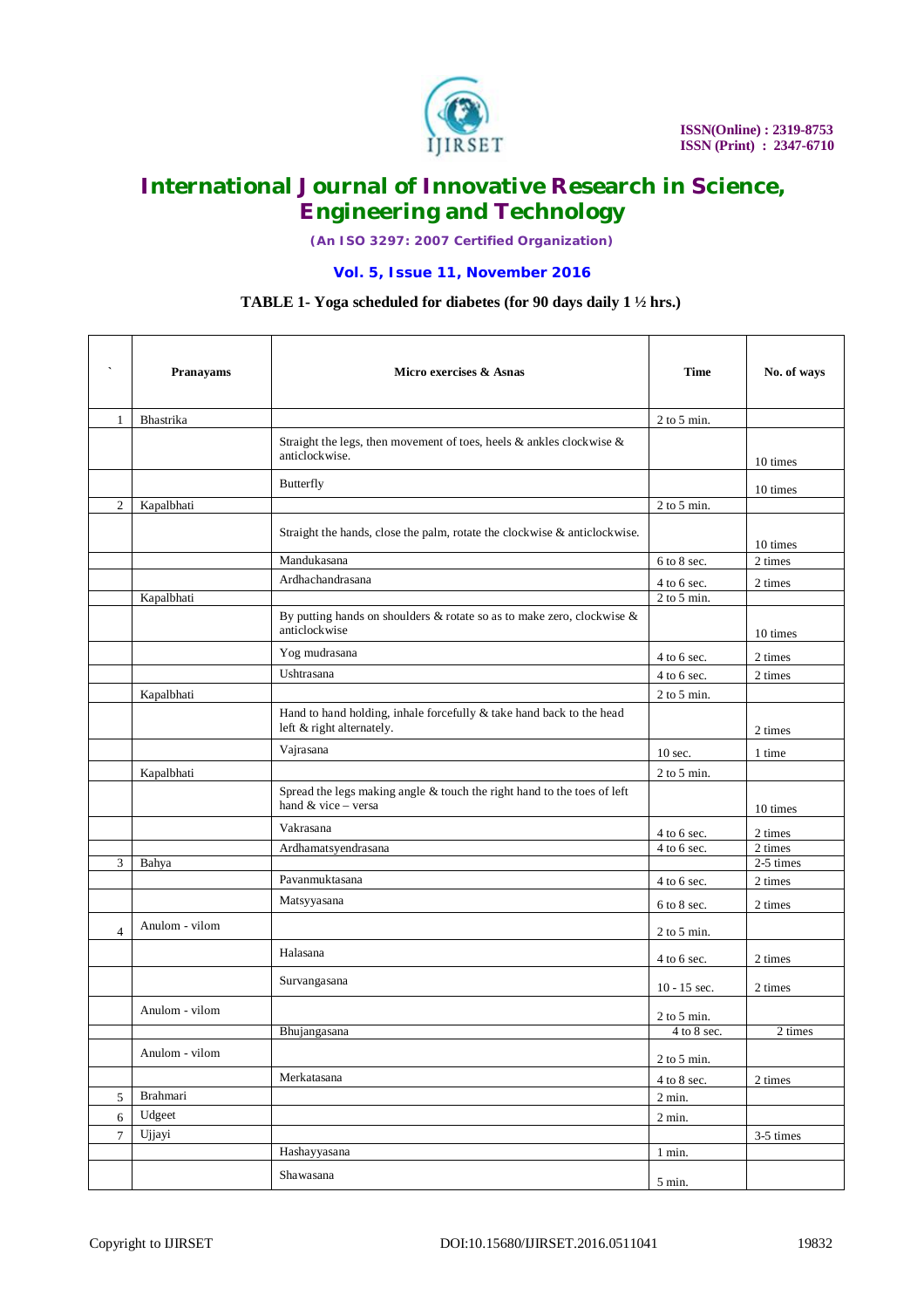

*(An ISO 3297: 2007 Certified Organization)*

#### **Vol. 5, Issue 11, November 2016**

#### **III.RESULT & DISCUSSION**

The blood sugar level of all 16 subjects before yoga camp & after yoga camp shown good improvement. Diabetic 4 patient shown 40 to 50 % improvement in their blood glucose level , 7 patient shown 30 to 40 % improvement & 5 patient shown 25 to 30%. All these 16 patients, the cost of treatment was 7950.00 rupees per month, but after Yoga camp, it was reduced and it is only 3837.50 rupees per month.

Our results are corroborated with the findings of  $\int$  1,27,28 ]. Kamakhy<sup>22</sup>, the role of yoga in the of diabetes mellitus fasting and post-prandial blood glucose levels came down significantly. Similarly the blood glucose were examined before and after exercise training in both groups, results indicated a significant difference in the changed levels of blood glucose between the control and the experimental groups. [ 29 , 4 ].

Practice of Kapalbhati, Bhastrika, Mandookasan, Yog Mudrasan & other asanas activates the pancreas & helps in proper secretion of insulin. The insulin dependent patient also get positive results with the practice of Yoga & Pranayam [ 30 ]. Similar Asanas are also suggested by Sharma<sup>31</sup> & B.K.S. Iyengar<sup>32</sup> . Yoga is simple, easy, effective & scientific treatment with the help of Yog to around 500 crore people who are unable to get medical facilities due to poor economic conditions will get benefit [ 33 ]. Diet, exercise, drug & finally insulin are the management options in diabetes can be adequate controlled by diet alone, 20 to 30 % need oral hypoglycemic drugs while 20 % to 30 % require insulin[34].

#### **IV.CONCLUSION**

- 1. Long term Yoga practice can bring reduction in blood level.
- 2. By doing Yoga and Pranayam activity patient can reduce the cost of treatment.
- 3. Yoga practice is feasible, economical  $&$  ecofriendly, one can adapt in their daily routine life.
- 4. It is sustainable & good for nation building.

#### **V.ACKNOWLEDGEMENT**

Authors are thankful to the Principal M. B.Ekhande, KAMP and KNKP Senior College,Pimpalner,Dhule Disttrict, Management committee, Pimpalner Education Society,Pimpalner and Mr. Nandre Y. M. Yoga expert for providing help and necessary facilities for the Yoga camp. Author also extend thanks to Maratha Samaj Unnati Mandals Maratha Mangal Karyalaya, Pimpalner, for Yoga practice.

| Name of<br>the<br>patient | <b>Sex</b> | Age | Weight | B.S.L. mg.D.L.<br>before camp | B.S.L. mg./DL after<br>camp | Perc entag             |
|---------------------------|------------|-----|--------|-------------------------------|-----------------------------|------------------------|
| A                         | Male       | 40  | 70     | $F - 122$ , PP - 232          | $F - 92$ , PP - 167         | $F-24.5\%, PP-28.\%$   |
| B                         | Male       | 61  | 68     | $F - 252$ , PP-362            | $F - 112$ , PP - 152        | $F-55.5$ %, PP-58 %    |
| C                         | Male       | 38  | 70     | F 182, PP -306                | $F - 112$ , PP - 152        | $F-38.4$ %, PP- 50.03% |
| D                         | Male       | 41  | 75     | $F - 172$ , $PP - 252$        | $F - 114$ , $PP - 147$      | $F-33.7$ %, PP-41.6%   |
| E                         | Male       | 39  | 65     | $F - 302$ , PP - 439          | $F - 118$ , PP-167          | $F-60.09\%$ , PP-61.9% |
| F                         | Male       | 42  | 61     | $F - 191.2$ , PP - 310        | $F - 100$ , PP - 142        | F-47.6 %, PP-54.01%    |

|  | Table - 2 B.S.L of diabetic patients before & after Yoga camp |  |  |  |  |  |  |  |
|--|---------------------------------------------------------------|--|--|--|--|--|--|--|
|--|---------------------------------------------------------------|--|--|--|--|--|--|--|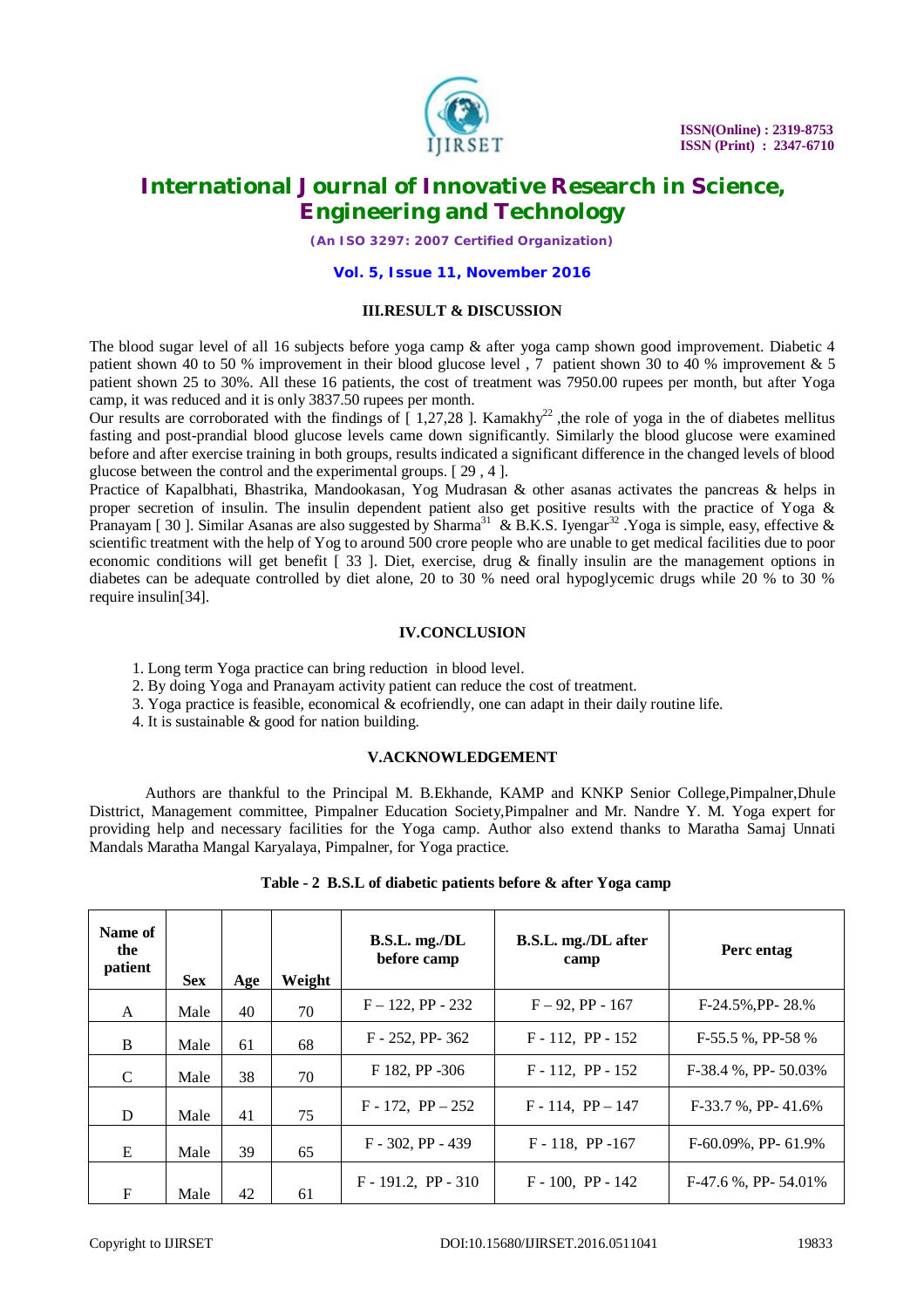

*(An ISO 3297: 2007 Certified Organization)*

#### **Vol. 5, Issue 11, November 2016**

| G        | Male | 54 | 55 | $F - 182$ , PP - 273   | $F - 100$ , $PP - 142$    | $F-45\%$ , PP- $47.9\%$     |
|----------|------|----|----|------------------------|---------------------------|-----------------------------|
| H        | Male | 60 | 70 | $F - 146$ , PP - 266   | $F - 112$ , PP - 162      | $F-23.2\%$ , PP- 39.\%      |
| L        | Male | 42 | 78 | $F - 106$ , PP 206     | $F - 88$ , PP - 126       | $F-16.9$ %, PP- 38.8%       |
| J        | Male | 57 | 60 | $F - 114$ , PP - 202   | $F - 92$ , $PP - 142$     | $F-19.2\%$ , PP- 29.7%      |
| K        | Male | 55 | 60 | $F - 212$ , $PP - 422$ | $F - 152$ , PP - 262      | F-28.3%, PP-37.09%          |
| L        | Male | 42 | 63 | $F - 170$ , PP - 232   | $F - 92$ , PP - 122       | F-45.08%, PP-47.04%         |
| M        | Male | 54 | 80 | $F - 162$ , $PP - 212$ | $F - 86$ , $PP - 127$     | $F-46.09\%$ , PP- 40.00%    |
| N        | Male | 38 | 68 | $F - 171$ , PP - 249   | $F - 86.53$ , PP - 123.86 | $F-49.30\%$ , PP- $50.02\%$ |
| $\Omega$ | Male | 35 | 82 | $F - 191$ , PP - 352   | $F - 189$                 | F-46.57% Random             |
| P        | Male | 39 | 78 | $F - 144$ , PP $- 264$ | $F - 108$ , PP $- 159$    | $F-25.$ %, PP- $39.07\%$    |

- $\bullet$  F = Fasting
- pp = postprandial
- values in percentage indicate percentage decreased over control

| Table 3 : showing medicinal expenditure on diabetes before & after Yoga camp |                                                    |                            |                                              |                         |  |  |  |  |  |
|------------------------------------------------------------------------------|----------------------------------------------------|----------------------------|----------------------------------------------|-------------------------|--|--|--|--|--|
| <b>Patient</b><br><b>Name</b>                                                | Drugs before Yoga                                  | Cost of<br>drugs/<br>month | Drug after Yoga                              | Cost of drugs/<br>month |  |  |  |  |  |
| A                                                                            | Gimer P2, Nebistar 5 Ecosprin<br>AV.               | 410/m                      | $1\backslash 2$ dose only                    | 200/m                   |  |  |  |  |  |
| B                                                                            | Insulin $50$ Unit $-50$ unit                       | 600/m                      | Insulin $30 - 30$ unit                       | 250/m                   |  |  |  |  |  |
| $\mathcal{C}$                                                                | Homocheck, Glycinorm M 40                          | 500/m                      | $1/2$ dose                                   | 250/m                   |  |  |  |  |  |
| D                                                                            | Cetapin $X \ R 500$ mg,<br>Tryptanar 10, XReeuglin | 300/m                      | Cetapin XR & Tryptanar $\frac{1}{2}$<br>dose | 200/m                   |  |  |  |  |  |
| E                                                                            | Misobit 25, Metride plus                           | 300/m                      | $1/2$ dose                                   | 150/m                   |  |  |  |  |  |
| $F_{\rm}$                                                                    | Dibetrol 500 mg                                    | 200/m                      | $1/2$ dose                                   | 100/m                   |  |  |  |  |  |
| G                                                                            | Insulin (Humna Mixtard 40)<br>30 - 30 unit         | 300/m                      | Insulin $15 - 15$ unit                       | 150/m                   |  |  |  |  |  |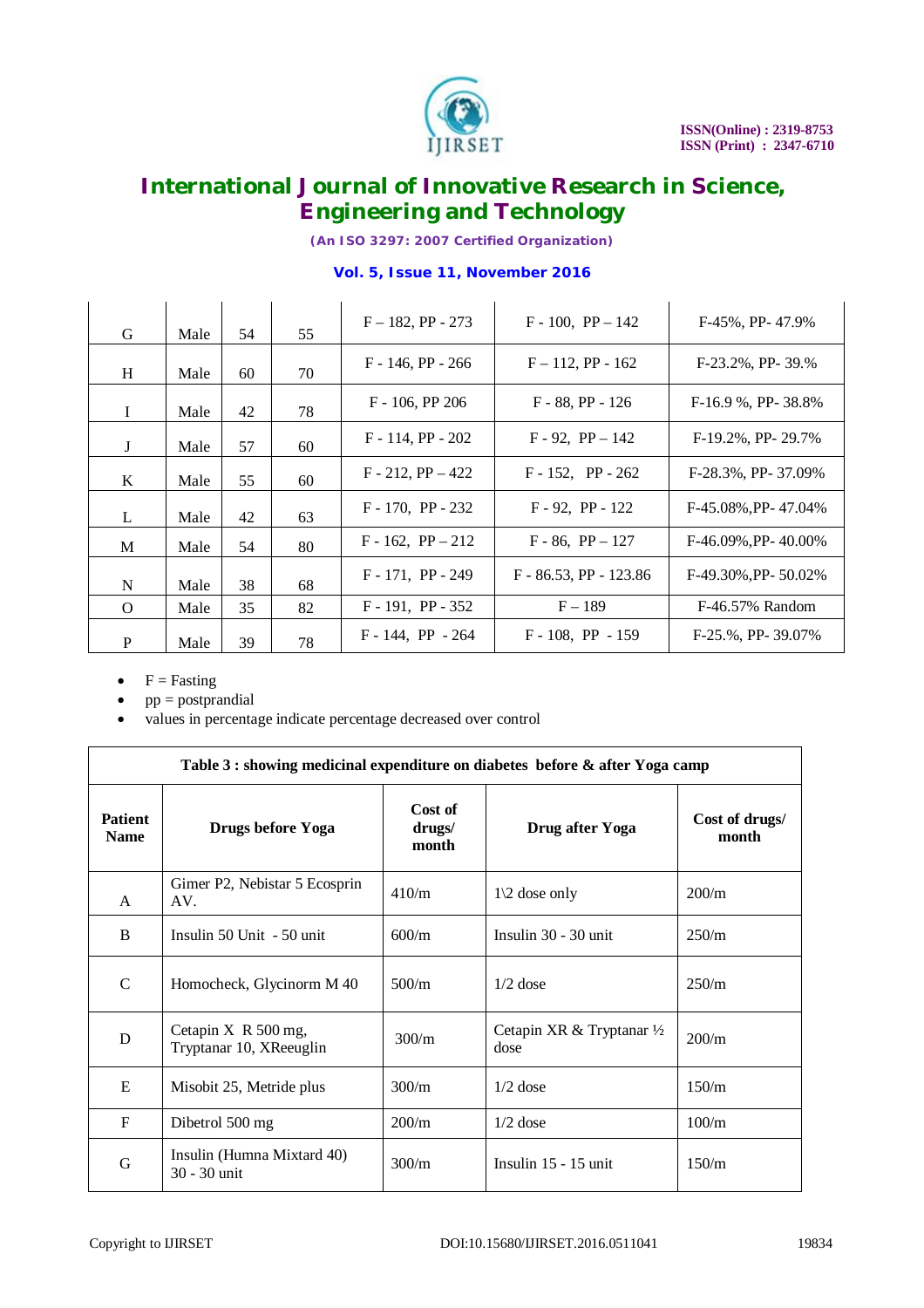

*(An ISO 3297: 2007 Certified Organization)*

#### **Vol. 5, Issue 11, November 2016**

| H            | Volix 0.3, Glycomet 500 SR<br>Bisocar 5, Delisprin 75, Betonin<br>Plus 170 ml, Calpol, falcigo, L -<br>$\sin 500$ mg | 818/m      | $1/2$ dose              | 435/m        |
|--------------|----------------------------------------------------------------------------------------------------------------------|------------|-------------------------|--------------|
| $\mathbf{I}$ | Matcee 500                                                                                                           | 55/m       | $1/2$ dose              | 27.50/m      |
| J            | Genminar m                                                                                                           | 100/m      | $1/2$ dose              | 50/m         |
| K            | Ceftum 250, Eption 10 mg,<br>Emeset 4 mg, Nimodip 60 mg,<br>Bisocars.5                                               | 2900/m     | $1/2$ dose              | 1450/m       |
| L            | Consivas - 5, clordfort $4 +$<br>Glimolin 1 mg, Revavel 50                                                           | 350/m      | $1/2$ dose              | 175/m        |
| M            | $Glynase + mf$ , Amlace                                                                                              | 300/m      | $1/2$ dose              | 150/m        |
| $\mathbf N$  | Fibator, catapin XR 500,<br>Cardace-2.5                                                                              | 317.76     | No Dose                 | <b>Nill</b>  |
| $\Omega$     | Genmer P, Nerogen, Mevpame,<br>Plenge                                                                                | 400/m      | $1/2$ dose              | 200/m        |
| P            | Geminar M1                                                                                                           | 100/m      | $1/2$ dose              | 50/m         |
|              | Total before camp                                                                                                    | Rs.7950.00 | <b>Total after camp</b> | Rs.3837.50/m |

#### **REFERENCES**

- 1. Swami Vishnu Devananda,The Sivananda Companion to Yoga, New York; *Fireside Book, Simon and Schuster,* [2000].
- 2. BK Sahay. "Role of Yoga in Diabetes". *J. Assoc Physicians India,Vol 55, pp 121-126,* [2007]*.*
- 3. Dr. K. Venkatachalapathy, B. N. Bramachary. "Effect of Yoga Practices on Total Cholesterol Triglycerides and Uric Acid among Male Diabetic Patients". *International Journal of Recent Research and Applied Studies,ISSN:2349-4891;Volume 2,Issue 12[1],pp 1-4,* [2015].
- 4 .Santwana Mondal. "Blood Suger and Lipid Profile Adaptations to Yoga Therapy". *J Yoga Phys Ther,Volume 4,Issue 4,1000175,* [2014].
- *5.* CarlsonKE, Speca M, Faris P. "One year pre-post intervention follow-up of psychological,immune endocrine and blood pressure " outcomes of mindfulness based stress reduction [MBSR] in breast and prostate cancer out patients.Brain Behaviour and Immunity21:1038-1049, [2007].
- 6. Raub JA. "Psycho-physiologic effects of Hatha Yoga on musculoskeletal and cardiopulmonary function,a literature review". *Altern Ther Health Med 6: 55-63,* [2000].
- 7*.* Brazier A. Mulkins A, Verhoef M. "Evaluating a yogic breathing and meditation intervention for individuals living with HIV/AIDS". *Am J Health Promot.;20:192-195,[ 2006].*
- 8. Lorenzo A Gordon. "Effect of exercise therapy on lipid profile and oxidative stress indicators in patients with type 2 diabetes".*BMC Complementary and Alternative Medicine,* [2015]. *<http://www.biomedcentral.com/1472-6882/8/21.>*
- 9. Laaksonen DE,Sen CK:Exercise and oxidative stress in diabetic mellitus. *In Hand Book of Oxidants and Antioxidants in Exercise.Edited by Sen CK,Parkar L ,Hannieb O.Amsterdam:Elsvier;1105-1136,[2000].*
- 10. Raub JA: "Psychophysiologic effects of Hatha yoga on musculoskeletan and cardiopulmonary function. A Literature Review". *J Altern Complement Med 8[6]:797-812,[2002].*
- 11*.*V Malhotra . "Effects of Yoga Asanas and Pranayama in non-insulin dependent diabetes mellitus". *Indian Journal of Traditional Knowledge,Vol.3[2] ,pp. 162-165,[2004].*
- 12. Dang K K and Sahay B K. "Yoga and Meditation". *Medicine Update,Volume 9,Part 1,Chapters 57&58,pp 502-506, 507-512, [1999].*
- 13. Sahay B K & *Murthy K J R, "Long-term follow up studies on effect of yoga in diabetes",Diab Res Clin Pract,5[Suppl. 1] S655, [1988].*